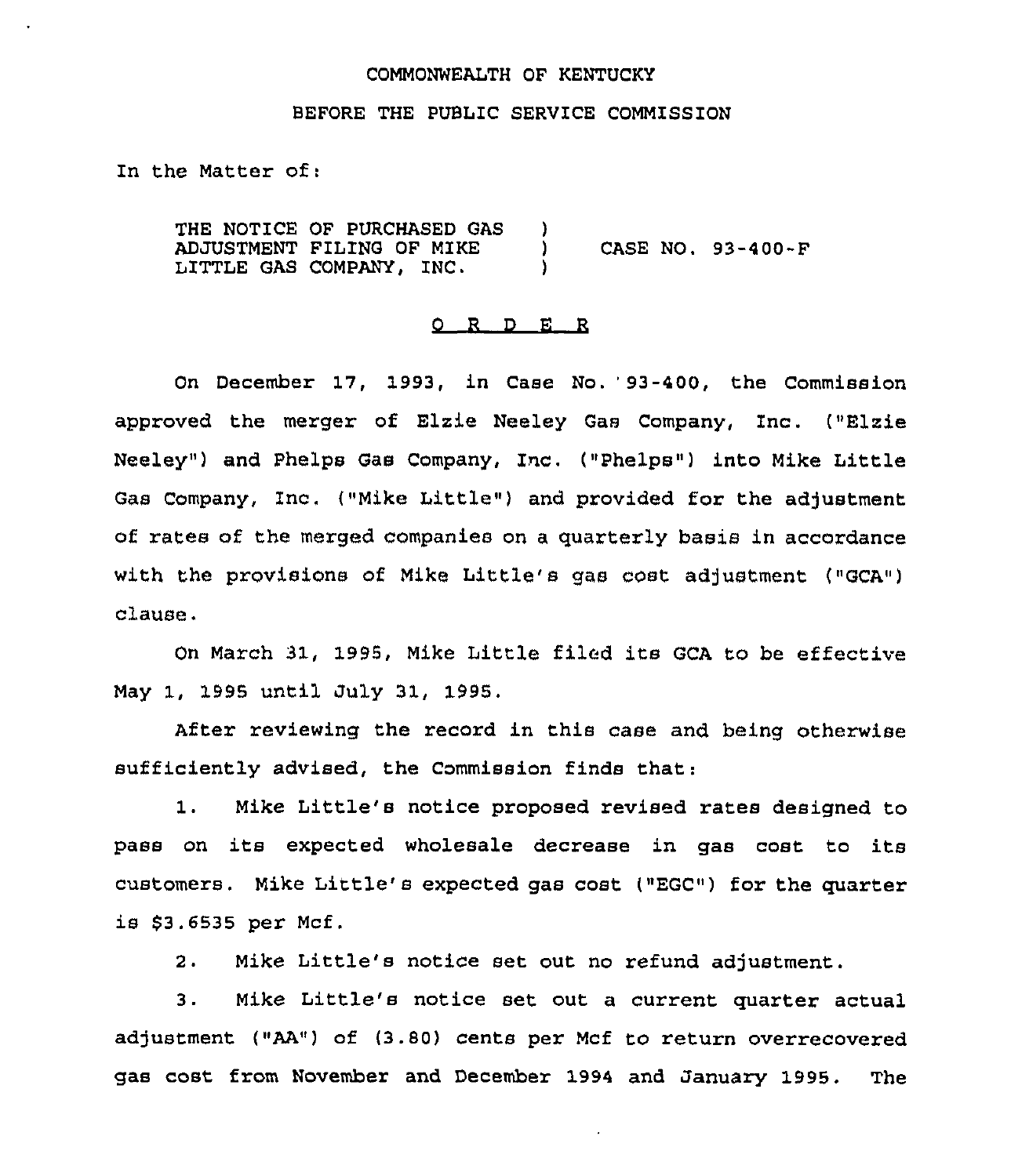Lotal AA of .45 cent per Mcf reflects the net over-recovery of the combined system for the current and previous three quarters. Mike Little had incorrectly calculated its total AA by including <sup>a</sup> previous quarter AA of 2.3 cents per Mcf instead of .23 cent per Mcf.

4. These adjustments produce a gas cost recovery rate ("GCR") of \$3.6580 per Mcf, 38.02 cents per Mcf less than the prior rate.

5. The rate adjustments in the Appendix to this Order are fair, just, and reasonable, in the public interest, and should be effective for gas supplied on and after May 1, 1995.

IT IS THEREFORE ORDERED that:

1. The rates proposed by Mike Little be and they hereby are denied.

2. The rates in the Appendix, attached hereto and incorporated herein, are fair, just, and reasonable, and are effective for gas supplied on and after May 1, 1995.

3. Within 30 days of the date of this Order, Mike Little shall file with this Commission its revised tariffs setting out the rates authorized in this Order.

4. In its April 1, <sup>1996</sup> filing for rates effective May 1, 1996, Mike Little shall include a report of additional customers receiving service on the new Joint Venture supply line, along with

-2-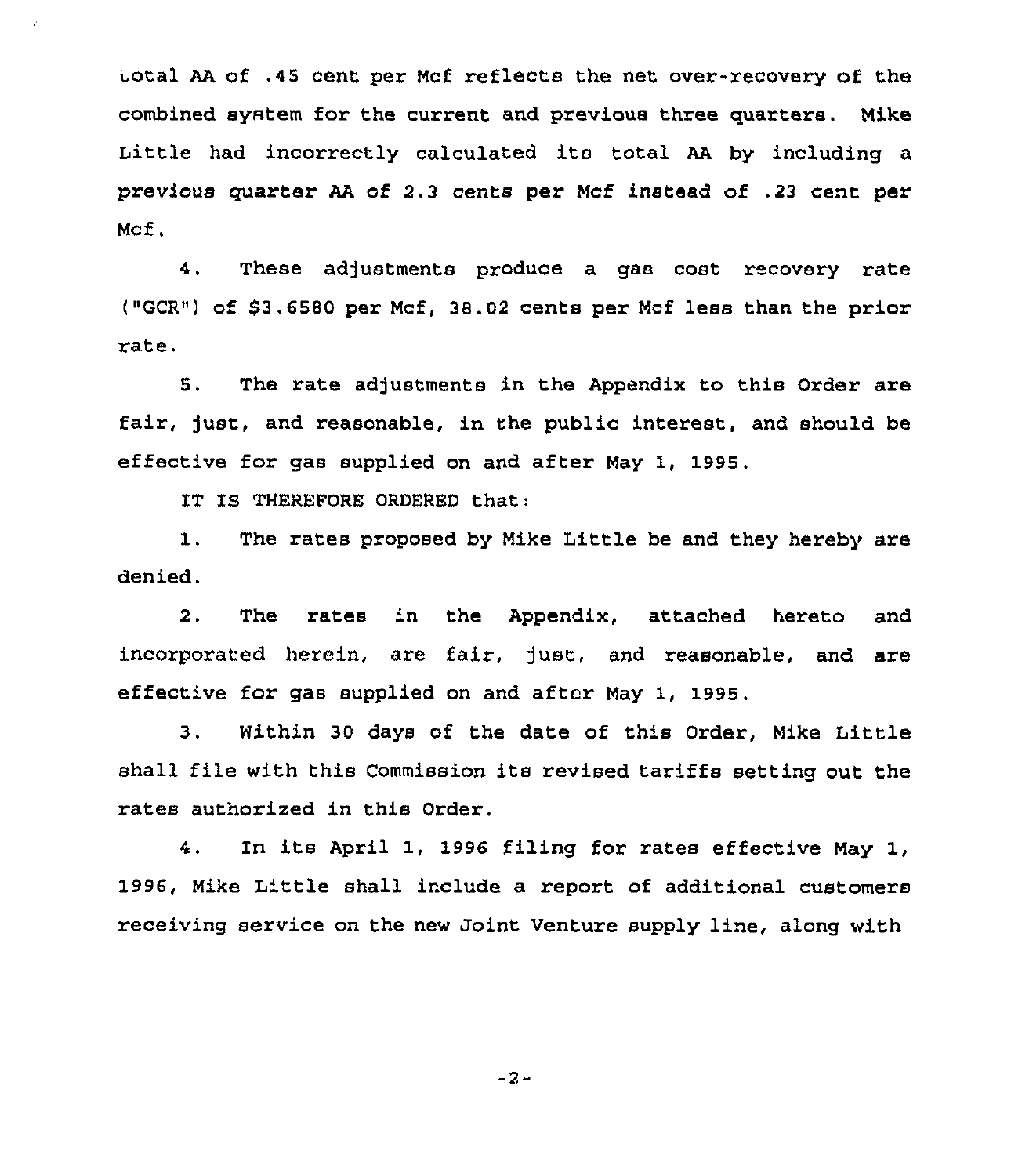a comparison of the IUS rate to other available rates as required in the Commission's Order in Case No.  $93-400-E.<sup>1</sup>$ 

Done at Frankfort, Kentucky, this lat day of May, 1995.

PUBLIC SERVICE COMMISSION

 $\frac{C_{h}}{\sum_{\text{chairman}}$  $\Lambda$ ice

K Breathit  $\overline{\text{Comm}}$ 

ATTEST:

Executive Director

 $\mathbf 1$ Case No. 93-400-E, ln the Matter of The Notice of Purchased Gas Adjustment Filing of Mike Little Gas Company, Inc,, Order dated March 15, 1995.